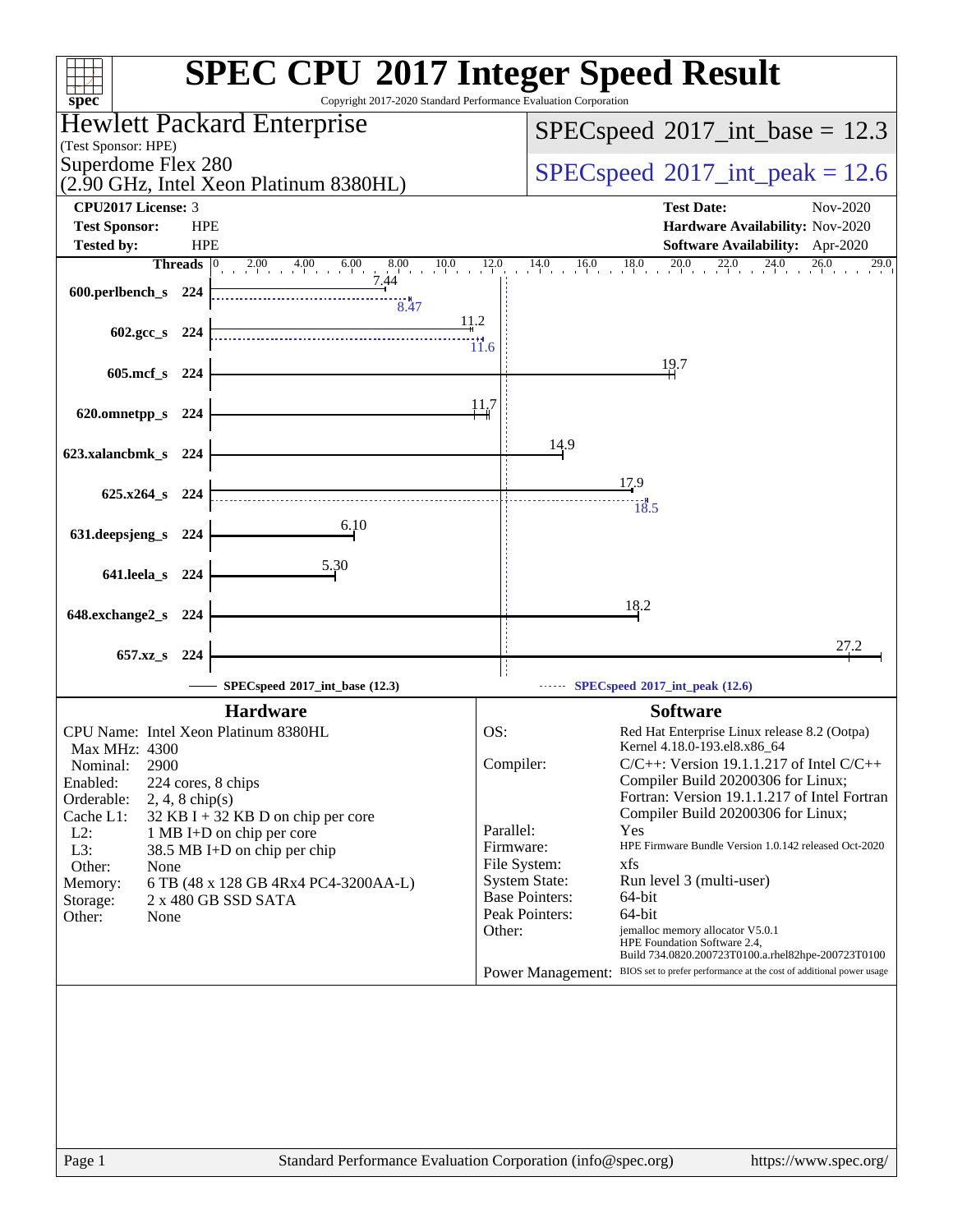

Copyright 2017-2020 Standard Performance Evaluation Corporation

## Hewlett Packard Enterprise

(Test Sponsor: HPE)

(2.90 GHz, Intel Xeon Platinum 8380HL)

 $SPECspeed^{\circ}2017\_int\_base = 12.3$  $SPECspeed^{\circ}2017\_int\_base = 12.3$ 

Superdome Flex 280<br>  $SPECspeed^{\circ}2017$  $SPECspeed^{\circ}2017$ \_int\_peak = 12.6

**[CPU2017 License:](http://www.spec.org/auto/cpu2017/Docs/result-fields.html#CPU2017License)** 3 **[Test Date:](http://www.spec.org/auto/cpu2017/Docs/result-fields.html#TestDate)** Nov-2020 **[Test Sponsor:](http://www.spec.org/auto/cpu2017/Docs/result-fields.html#TestSponsor)** HPE **[Hardware Availability:](http://www.spec.org/auto/cpu2017/Docs/result-fields.html#HardwareAvailability)** Nov-2020 **[Tested by:](http://www.spec.org/auto/cpu2017/Docs/result-fields.html#Testedby)** HPE **[Software Availability:](http://www.spec.org/auto/cpu2017/Docs/result-fields.html#SoftwareAvailability)** Apr-2020

## **[Results Table](http://www.spec.org/auto/cpu2017/Docs/result-fields.html#ResultsTable)**

|                                      | <b>Base</b>    |                |       |                |       | <b>Peak</b>    |       |                |                |              |                |              |                |              |
|--------------------------------------|----------------|----------------|-------|----------------|-------|----------------|-------|----------------|----------------|--------------|----------------|--------------|----------------|--------------|
| <b>Benchmark</b>                     | <b>Threads</b> | <b>Seconds</b> | Ratio | <b>Seconds</b> | Ratio | <b>Seconds</b> | Ratio | <b>Threads</b> | <b>Seconds</b> | <b>Ratio</b> | <b>Seconds</b> | <b>Ratio</b> | <b>Seconds</b> | <b>Ratio</b> |
| 600.perlbench s                      | 224            | 239            | 7.44  | 238            | 7.45  | 239            | 7.43  | 224            | 209            | 8.47         | 211            | 8.41         | 209            | 8.51         |
| $602 \text{.} \text{gcc}\text{_<}$ s | 224            | 357            | 11.2  | 361            | 11.0  | 357            | 11.2  | 224            | 343            | 11.6         | 351            | 11.3         | 344            | <b>11.6</b>  |
| $605$ .mcf s                         | 224            | 239            | 19.7  | 242            | 19.5  | 239            | 19.7  | 224            | 239            | 19.7         | 242            | 19.5         | 239            | 19.7         |
| 620.omnetpp_s                        | 224            | 139            | 11.7  | 145            | 11.2  | 138            | 11.9  | 224            | <u>139</u>     | 11.7         | 145            | 11.2         | 138            | 11.9         |
| 623.xalancbmk s                      | 224            | 94.8           | 14.9  | 94.8           | 14.9  | 94.6           | 15.0  | 224            | 94.8           | 14.9         | 94.8           | 14.9         | 94.6           | 15.0         |
| 625.x264 s                           | 224            | 98.6           | 17.9  | 98.3           | 17.9  | 98.5           | 17.9  | 224            | 95.4           | 18.5         | 94.9           | 18.6         | 95.2           | <b>18.5</b>  |
| 631. deepsieng s                     | 224            | 235            | 6.10  | 235            | 6.11  | 235            | 6.10  | 224            | 235            | 6.10         | 235            | 6.11         | 235            | 6.10         |
| 641.leela s                          | 224            | 322            | 5.30  | 321            | 5.31  | 322            | 5.30  | 224            | 322            | 5.30         | 321            | 5.31         | 322            | 5.30         |
| 648.exchange2_s                      | 224            | 162            | 18.2  | 162            | 18.2  | 162            | 18.2  | 224            | 162            | 18.2         | 162            | 18.2         | 162            | 18.2         |
| $657.xz$ s                           | 224            | 228            | 27.1  | 228            | 27.2  | 217            | 28.5  | 224            | 228            | 27.1         | 228            | 27.2         | 217            | 28.5         |
| $SPECspeed*2017\_int\_base =$        |                |                | 12.3  |                |       |                |       |                |                |              |                |              |                |              |

**[SPECspeed](http://www.spec.org/auto/cpu2017/Docs/result-fields.html#SPECspeed2017intpeak)[2017\\_int\\_peak =](http://www.spec.org/auto/cpu2017/Docs/result-fields.html#SPECspeed2017intpeak) 12.6**

Results appear in the [order in which they were run.](http://www.spec.org/auto/cpu2017/Docs/result-fields.html#RunOrder) Bold underlined text [indicates a median measurement](http://www.spec.org/auto/cpu2017/Docs/result-fields.html#Median).

## **[Compiler Notes](http://www.spec.org/auto/cpu2017/Docs/result-fields.html#CompilerNotes)**

The inconsistent Compiler version information under Compiler Version section is due to a discrepancy in Intel Compiler. The correct version of C/C++ compiler is: Version 19.1.1.217 Build 20200306 Compiler for Linux The correct version of Fortran compiler is: Version 19.1.1.217 Build 20200306 Compiler for Linux

## **[Submit Notes](http://www.spec.org/auto/cpu2017/Docs/result-fields.html#SubmitNotes)**

 The numactl mechanism was used to bind copies to processors. The config file option 'submit' was used to generate numactl commands to bind each copy to a specific processor. For details, please see the config file.

## **[Operating System Notes](http://www.spec.org/auto/cpu2017/Docs/result-fields.html#OperatingSystemNotes)**

 Stack size set to unlimited using "ulimit -s unlimited" Transparent Huge Pages enabled by default Prior to runcpu invocation Filesystem page cache synced and cleared with: sync; echo 3> /proc/sys/vm/drop\_caches Tuned-adm profile was set to Throughput-Performance using "tuned-adm profile throughput-performance"

## **[Environment Variables Notes](http://www.spec.org/auto/cpu2017/Docs/result-fields.html#EnvironmentVariablesNotes)**

```
Environment variables set by runcpu before the start of the run:
KMP_AFFINITY = "granularity=fine,scatter"
LD_LIBRARY_PATH = "/home/cpu2017/lib/intel64:/home/cpu2017/je5.0.1-64"
MALLOC_CONF = "retain:true"
OMP_STACKSIZE = "192M"
```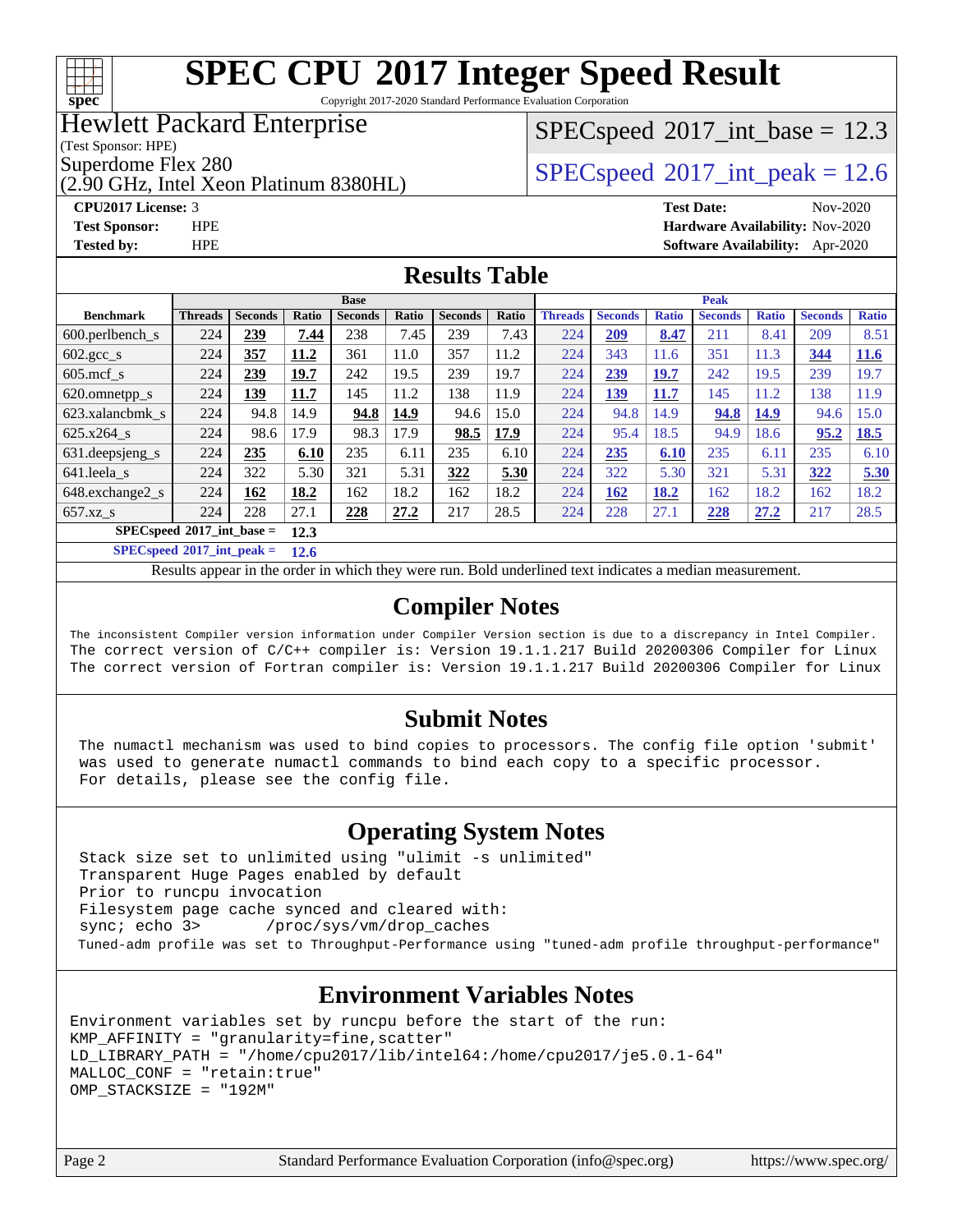### **[SPEC CPU](http://www.spec.org/auto/cpu2017/Docs/result-fields.html#SPECCPU2017IntegerSpeedResult)[2017 Integer Speed Result](http://www.spec.org/auto/cpu2017/Docs/result-fields.html#SPECCPU2017IntegerSpeedResult)** Copyright 2017-2020 Standard Performance Evaluation Corporation Hewlett Packard Enterprise  $SPECspeed^{\circledcirc}2017\_int\_base = 12.3$  $SPECspeed^{\circledcirc}2017\_int\_base = 12.3$

(Test Sponsor: HPE)

(2.90 GHz, Intel Xeon Platinum 8380HL) Superdome Flex 280<br>  $SPEC speed^{\circ}2017$ \_int\_peak = 12.6

**[spec](http://www.spec.org/)**

 $\pm$ 

**[Test Sponsor:](http://www.spec.org/auto/cpu2017/Docs/result-fields.html#TestSponsor)** HPE **[Hardware Availability:](http://www.spec.org/auto/cpu2017/Docs/result-fields.html#HardwareAvailability)** Nov-2020 **[Tested by:](http://www.spec.org/auto/cpu2017/Docs/result-fields.html#Testedby)** HPE **[Software Availability:](http://www.spec.org/auto/cpu2017/Docs/result-fields.html#SoftwareAvailability)** Apr-2020

**[CPU2017 License:](http://www.spec.org/auto/cpu2017/Docs/result-fields.html#CPU2017License)** 3 **[Test Date:](http://www.spec.org/auto/cpu2017/Docs/result-fields.html#TestDate)** Nov-2020

## **[General Notes](http://www.spec.org/auto/cpu2017/Docs/result-fields.html#GeneralNotes)**

 Binaries compiled on a system with 1x Intel Core i9-7980XE CPU + 64GB RAM memory using Redhat Enterprise Linux 8.0 NA: The test sponsor attests, as of date of publication, that CVE-2017-5754 (Meltdown) is mitigated in the system as tested and documented. Yes: The test sponsor attests, as of date of publication, that CVE-2017-5753 (Spectre variant 1) is mitigated in the system as tested and documented. Yes: The test sponsor attests, as of date of publication, that CVE-2017-5715 (Spectre variant 2) is mitigated in the system as tested and documented. jemalloc, a general purpose malloc implementation built with the RedHat Enterprise 7.5, and the system compiler gcc 4.8.5 sources available from jemalloc.net or<https://github.com/jemalloc/jemalloc/releases> **[Platform Notes](http://www.spec.org/auto/cpu2017/Docs/result-fields.html#PlatformNotes)** BIOS Configuration: Workload Profile set to HPC Intel Hyper-Threading set to Disabled Workload Profile set to Custom Minimum Processor Idle Power Core C-State set to C6 State Minimum Processor Idle Power Package C-State set to Package C6 (non-retention) State Sysinfo program /home/cpu2017/bin/sysinfo Rev: r6365 of 2019-08-21 295195f888a3d7edb1e6e46a485a0011 running on ch-622.fchst.rdlabs.hpecorp.net Tue Nov 10 11:43:54 2020 SUT (System Under Test) info as seen by some common utilities. For more information on this section, see <https://www.spec.org/cpu2017/Docs/config.html#sysinfo> From /proc/cpuinfo model name : Intel(R) Xeon(R) Platinum 8380HL CPU @ 2.90GHz 8 "physical id"s (chips) 224 "processors" cores, siblings (Caution: counting these is hw and system dependent. The following excerpts from /proc/cpuinfo might not be reliable. Use with caution.) cpu cores : 28 siblings : 28 physical 0: cores 0 1 2 3 4 5 6 8 9 10 11 12 13 14 16 17 18 19 20 21 22 24 25 26 27 28 29 30 physical 1: cores 0 1 2 3 4 5 6 8 9 10 11 12 13 14 16 17 18 19 20 21 22 24 25 26 27 28 29 30 physical 2: cores 0 1 2 3 4 5 6 8 9 10 11 12 13 14 16 17 18 19 20 21 22 24 25 26 27 28 29 30 physical 3: cores 0 1 2 3 4 5 6 8 9 10 11 12 13 14 16 17 18 19 20 21 22 24 25 26 27 28 29 30 physical 4: cores 0 1 2 3 4 5 6 8 9 10 11 12 13 14 16 17 18 19 20 21 22 24 25 26 27 **(Continued on next page)**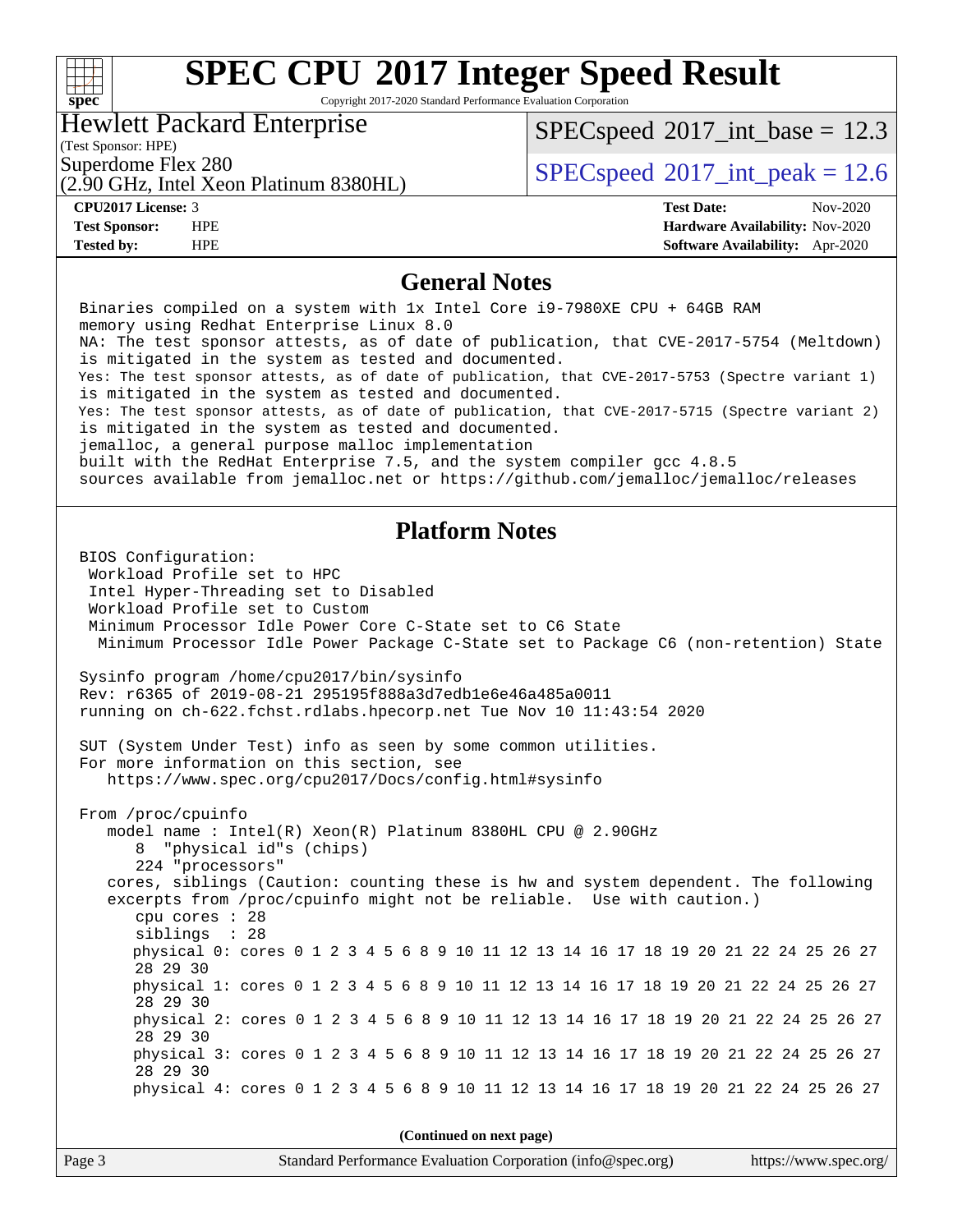| $spec^*$                                                 | Copyright 2017-2020 Standard Performance Evaluation Corporation | <b>SPEC CPU®2017 Integer Speed Result</b>                                                                                                                                  |  |
|----------------------------------------------------------|-----------------------------------------------------------------|----------------------------------------------------------------------------------------------------------------------------------------------------------------------------|--|
| <b>Hewlett Packard Enterprise</b><br>(Test Sponsor: HPE) |                                                                 | $SPEC speed^{\circ}2017\_int\_base = 12.3$                                                                                                                                 |  |
| Superdome Flex 280                                       |                                                                 | $SPEC speed^{\circ}2017\_int\_peak = 12.6$                                                                                                                                 |  |
| (2.90 GHz, Intel Xeon Platinum 8380HL)                   |                                                                 |                                                                                                                                                                            |  |
| CPU2017 License: 3                                       |                                                                 | <b>Test Date:</b><br>Nov-2020                                                                                                                                              |  |
| <b>Test Sponsor:</b><br><b>HPE</b>                       |                                                                 | Hardware Availability: Nov-2020                                                                                                                                            |  |
| <b>Tested by:</b><br><b>HPE</b>                          |                                                                 | Software Availability: Apr-2020                                                                                                                                            |  |
|                                                          | <b>Platform Notes (Continued)</b>                               |                                                                                                                                                                            |  |
| 28 29 30<br>28 29 30                                     |                                                                 | physical 5: cores 0 1 2 3 4 5 6 8 9 10 11 12 13 14 16 17 18 19 20 21 22 24 25 26 27                                                                                        |  |
| 28 29 30                                                 |                                                                 | physical 6: cores 0 1 2 3 4 5 6 8 9 10 11 12 13 14 16 17 18 19 20 21 22 24 25 26 27                                                                                        |  |
| 28 29 30                                                 |                                                                 | physical 7: cores 0 1 2 3 4 5 6 8 9 10 11 12 13 14 16 17 18 19 20 21 22 24 25 26 27                                                                                        |  |
| From lscpu:                                              |                                                                 |                                                                                                                                                                            |  |
| Architecture:                                            | x86_64                                                          |                                                                                                                                                                            |  |
| $CPU$ op-mode( $s$ ):                                    | $32$ -bit, $64$ -bit                                            |                                                                                                                                                                            |  |
| Byte Order:<br>CPU(s):                                   | Little Endian<br>224                                            |                                                                                                                                                                            |  |
| On-line CPU(s) list: $0-223$                             |                                                                 |                                                                                                                                                                            |  |
| Thread(s) per core:                                      | 1                                                               |                                                                                                                                                                            |  |
| $Core(s)$ per socket:                                    | 28                                                              |                                                                                                                                                                            |  |
| Socket(s):                                               | 8                                                               |                                                                                                                                                                            |  |
| NUMA $node(s)$ :                                         | 8                                                               |                                                                                                                                                                            |  |
| Vendor ID:<br>CPU family:                                | GenuineIntel<br>6                                               |                                                                                                                                                                            |  |
| Model:                                                   | 85                                                              |                                                                                                                                                                            |  |
| Model name:                                              |                                                                 | Intel(R) Xeon(R) Platinum 8380HL CPU @ 2.90GHz                                                                                                                             |  |
| Stepping:                                                | 11                                                              |                                                                                                                                                                            |  |
| CPU MHz:                                                 | 3566.501                                                        |                                                                                                                                                                            |  |
| $CPU$ max $MHz$ :                                        | 4300.0000                                                       |                                                                                                                                                                            |  |
| CPU min MHz:                                             | 1000.0000                                                       |                                                                                                                                                                            |  |
| BogoMIPS:<br>Virtualization:                             | 5799.75<br>VT-x                                                 |                                                                                                                                                                            |  |
| Lld cache:                                               | 32K                                                             |                                                                                                                                                                            |  |
| Lli cache:                                               | 32K                                                             |                                                                                                                                                                            |  |
| $L2$ cache:                                              | 1024K                                                           |                                                                                                                                                                            |  |
| L3 cache:                                                | 39424K                                                          |                                                                                                                                                                            |  |
| NUMA node0 CPU(s):                                       | $0 - 27$                                                        |                                                                                                                                                                            |  |
| NUMA node1 CPU(s):<br>NUMA node2 CPU(s):                 | $28 - 55$<br>$56 - 83$                                          |                                                                                                                                                                            |  |
| NUMA node3 CPU(s):                                       | 84-111                                                          |                                                                                                                                                                            |  |
| NUMA $node4$ $CPU(s):$                                   | 112-139                                                         |                                                                                                                                                                            |  |
| NUMA node5 CPU(s):                                       | $140 - 167$                                                     |                                                                                                                                                                            |  |
| NUMA node6 CPU(s):                                       | $168 - 195$                                                     |                                                                                                                                                                            |  |
| NUMA node7 CPU(s):                                       | $196 - 223$                                                     |                                                                                                                                                                            |  |
| Flags:                                                   |                                                                 | fpu vme de pse tsc msr pae mce cx8 apic sep mtrr pge mca cmov                                                                                                              |  |
|                                                          |                                                                 | pat pse36 clflush dts acpi mmx fxsr sse sse2 ss ht tm pbe syscall nx pdpelgb rdtscp<br>lm constant_tsc art arch_perfmon pebs bts rep_good nopl xtopology nonstop_tsc cpuid |  |
|                                                          |                                                                 | aperfmperf pni pclmulqdq dtes64 monitor ds_cpl vmx smx est tm2 ssse3 sdbg fma cx16                                                                                         |  |
|                                                          |                                                                 | xtpr pdcm pcid dca sse4_1 sse4_2 x2apic movbe popcnt tsc_deadline_timer aes xsave                                                                                          |  |
|                                                          |                                                                 | avx f16c rdrand lahf_lm abm 3dnowprefetch cpuid_fault epb cat_13 cdp_13<br>invpcid_single intel_ppin ssbd mba ibrs ibpb stibp ibrs_enhanced tpr_shadow vnmi                |  |
|                                                          | (Continued on next page)                                        |                                                                                                                                                                            |  |
| Page 4                                                   | Standard Performance Evaluation Corporation (info@spec.org)     | https://www.spec.org/                                                                                                                                                      |  |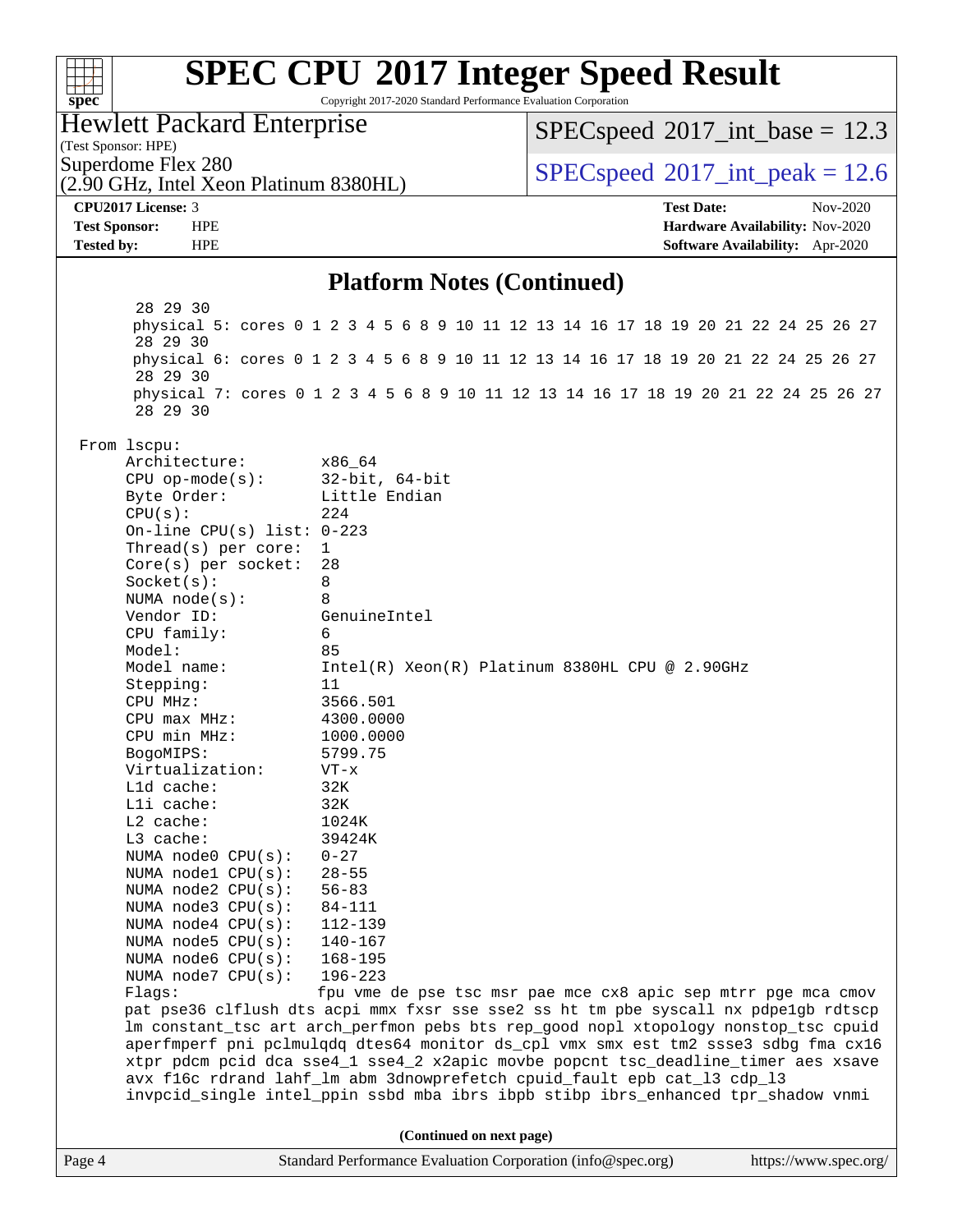Copyright 2017-2020 Standard Performance Evaluation Corporation

Hewlett Packard Enterprise

(2.90 GHz, Intel Xeon Platinum 8380HL)

 $SPECspeed^{\circ}2017\_int\_base = 12.3$  $SPECspeed^{\circ}2017\_int\_base = 12.3$ 

(Test Sponsor: HPE)

**[spec](http://www.spec.org/)**

 $\begin{matrix} & \ + \ + \end{matrix}$ 

Superdome Flex 280  $SPEC speed^{\circ}2017$ \_int\_peak = 12.6

**[Tested by:](http://www.spec.org/auto/cpu2017/Docs/result-fields.html#Testedby)** HPE **[Software Availability:](http://www.spec.org/auto/cpu2017/Docs/result-fields.html#SoftwareAvailability)** Apr-2020

**[CPU2017 License:](http://www.spec.org/auto/cpu2017/Docs/result-fields.html#CPU2017License)** 3 **[Test Date:](http://www.spec.org/auto/cpu2017/Docs/result-fields.html#TestDate)** Nov-2020 **[Test Sponsor:](http://www.spec.org/auto/cpu2017/Docs/result-fields.html#TestSponsor)** HPE **[Hardware Availability:](http://www.spec.org/auto/cpu2017/Docs/result-fields.html#HardwareAvailability)** Nov-2020

### **[Platform Notes \(Continued\)](http://www.spec.org/auto/cpu2017/Docs/result-fields.html#PlatformNotes)**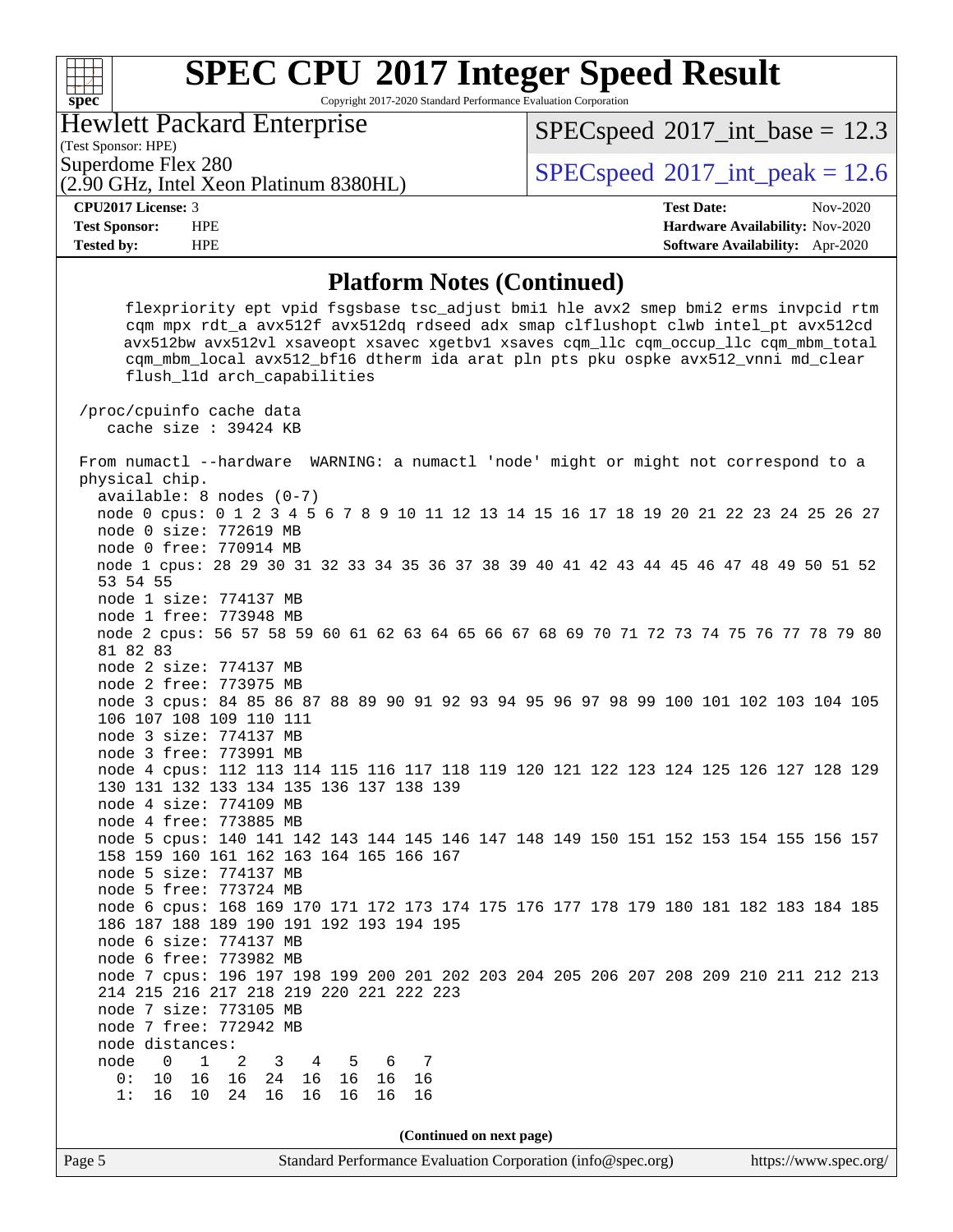| F T T T<br>spec <sup>®</sup>                                                                                                                                                                           |                                                                                                                        |                    |                                            | Copyright 2017-2020 Standard Performance Evaluation Corporation                                    | <b>SPEC CPU®2017 Integer Speed Result</b>                                                                                                                                                                                                               |                   |                                                                    |
|--------------------------------------------------------------------------------------------------------------------------------------------------------------------------------------------------------|------------------------------------------------------------------------------------------------------------------------|--------------------|--------------------------------------------|----------------------------------------------------------------------------------------------------|---------------------------------------------------------------------------------------------------------------------------------------------------------------------------------------------------------------------------------------------------------|-------------------|--------------------------------------------------------------------|
| <b>Hewlett Packard Enterprise</b><br>(Test Sponsor: HPE)                                                                                                                                               |                                                                                                                        |                    | $SPEC speed^{\circ}2017\_int\_base = 12.3$ |                                                                                                    |                                                                                                                                                                                                                                                         |                   |                                                                    |
| Superdome Flex 280<br>(2.90 GHz, Intel Xeon Platinum 8380HL)                                                                                                                                           |                                                                                                                        |                    |                                            |                                                                                                    | $SPEC speed^{\circ}2017\_int\_peak = 12.6$                                                                                                                                                                                                              |                   |                                                                    |
| CPU2017 License: 3                                                                                                                                                                                     |                                                                                                                        |                    |                                            |                                                                                                    |                                                                                                                                                                                                                                                         | <b>Test Date:</b> | Nov-2020                                                           |
| <b>Test Sponsor:</b><br><b>Tested by:</b>                                                                                                                                                              | <b>HPE</b><br><b>HPE</b>                                                                                               |                    |                                            |                                                                                                    |                                                                                                                                                                                                                                                         |                   | Hardware Availability: Nov-2020<br>Software Availability: Apr-2020 |
|                                                                                                                                                                                                        |                                                                                                                        |                    |                                            |                                                                                                    |                                                                                                                                                                                                                                                         |                   |                                                                    |
|                                                                                                                                                                                                        |                                                                                                                        |                    |                                            | <b>Platform Notes (Continued)</b>                                                                  |                                                                                                                                                                                                                                                         |                   |                                                                    |
| 2:<br>16                                                                                                                                                                                               | 10<br>24                                                                                                               | 16<br>16           | 16<br>16                                   | 16                                                                                                 |                                                                                                                                                                                                                                                         |                   |                                                                    |
| 3:<br>24                                                                                                                                                                                               | 16<br>16                                                                                                               | 10<br>16           | 16<br>16                                   | 16                                                                                                 |                                                                                                                                                                                                                                                         |                   |                                                                    |
| 4 :<br>16<br>5:<br>16                                                                                                                                                                                  | 16<br>16<br>16 16                                                                                                      | 16 16 10<br>16     | 16 16 24<br>10  24  16                     |                                                                                                    |                                                                                                                                                                                                                                                         |                   |                                                                    |
| 6:<br>16                                                                                                                                                                                               | 16 16<br>- 16                                                                                                          | 16                 | 24 10                                      | 16                                                                                                 |                                                                                                                                                                                                                                                         |                   |                                                                    |
| 7:<br>16                                                                                                                                                                                               | 16<br>16                                                                                                               | 16<br>24           | 16<br>16                                   | 10                                                                                                 |                                                                                                                                                                                                                                                         |                   |                                                                    |
| From /proc/meminfo<br>MemTotal:<br>HugePages_Total:                                                                                                                                                    |                                                                                                                        | 6339092208 kB<br>0 |                                            |                                                                                                    |                                                                                                                                                                                                                                                         |                   |                                                                    |
| Hugepagesize:                                                                                                                                                                                          |                                                                                                                        | 2048 kB            |                                            |                                                                                                    |                                                                                                                                                                                                                                                         |                   |                                                                    |
|                                                                                                                                                                                                        |                                                                                                                        |                    |                                            |                                                                                                    |                                                                                                                                                                                                                                                         |                   |                                                                    |
| /usr/bin/lsb_release -d                                                                                                                                                                                |                                                                                                                        |                    |                                            | Red Hat Enterprise Linux release 8.2 (Ootpa)                                                       |                                                                                                                                                                                                                                                         |                   |                                                                    |
| From /etc/*release* /etc/*version*<br>os-release:<br>$ID="rhe1"$                                                                                                                                       | VERSION="8.2 (Ootpa)"<br>ID_LIKE="fedora"<br>VERSION_ID="8.2"<br>PLATFORM_ID="platform:el8"<br>$ANSI\_COLOR = "0; 31"$ |                    | NAME="Red Hat Enterprise Linux"            | 734.0820.200723T0100.a.rhel82hpe-200723T0100<br>PRETTY_NAME="Red Hat Enterprise Linux 8.2 (Ootpa)" | hpe-foundation-release: HPE Foundation Software 2.4, Build<br>redhat-release: Red Hat Enterprise Linux release 8.2 (Ootpa)<br>system-release: Red Hat Enterprise Linux release 8.2 (Ootpa)<br>system-release-cpe: cpe:/o:redhat:enterprise_linux:8.2:ga |                   |                                                                    |
| uname $-a$ :                                                                                                                                                                                           |                                                                                                                        |                    | UTC 2020 x86_64 x86_64 x86_64 GNU/Linux    |                                                                                                    | Linux ch-622.fchst.rdlabs.hpecorp.net 4.18.0-193.el8.x86_64 #1 SMP Fri Mar 27 14:35:58                                                                                                                                                                  |                   |                                                                    |
| Kernel self-reported vulnerability status:                                                                                                                                                             |                                                                                                                        |                    |                                            |                                                                                                    |                                                                                                                                                                                                                                                         |                   |                                                                    |
| itlb_multihit:<br>CVE-2018-3620 (L1 Terminal Fault):<br>Microarchitectural Data Sampling:<br>CVE-2017-5754 (Meltdown):<br>$CVE-2017-5753$ (Spectre variant 1):<br>$CVE-2017-5715$ (Spectre variant 2): |                                                                                                                        |                    |                                            | Not affected<br>Not affected<br>Not affected<br>Not affected<br>RSB filling                        | CVE-2018-3639 (Speculative Store Bypass): Mitigation: Speculative Store Bypass disabled<br>via prctl and seccomp<br>Mitigation: usercopy/swapgs barriers and __user<br>pointer sanitization<br>Mitigation: Enhanced IBRS, IBPB: conditional,            |                   |                                                                    |
|                                                                                                                                                                                                        |                                                                                                                        |                    |                                            | (Continued on next page)                                                                           |                                                                                                                                                                                                                                                         |                   |                                                                    |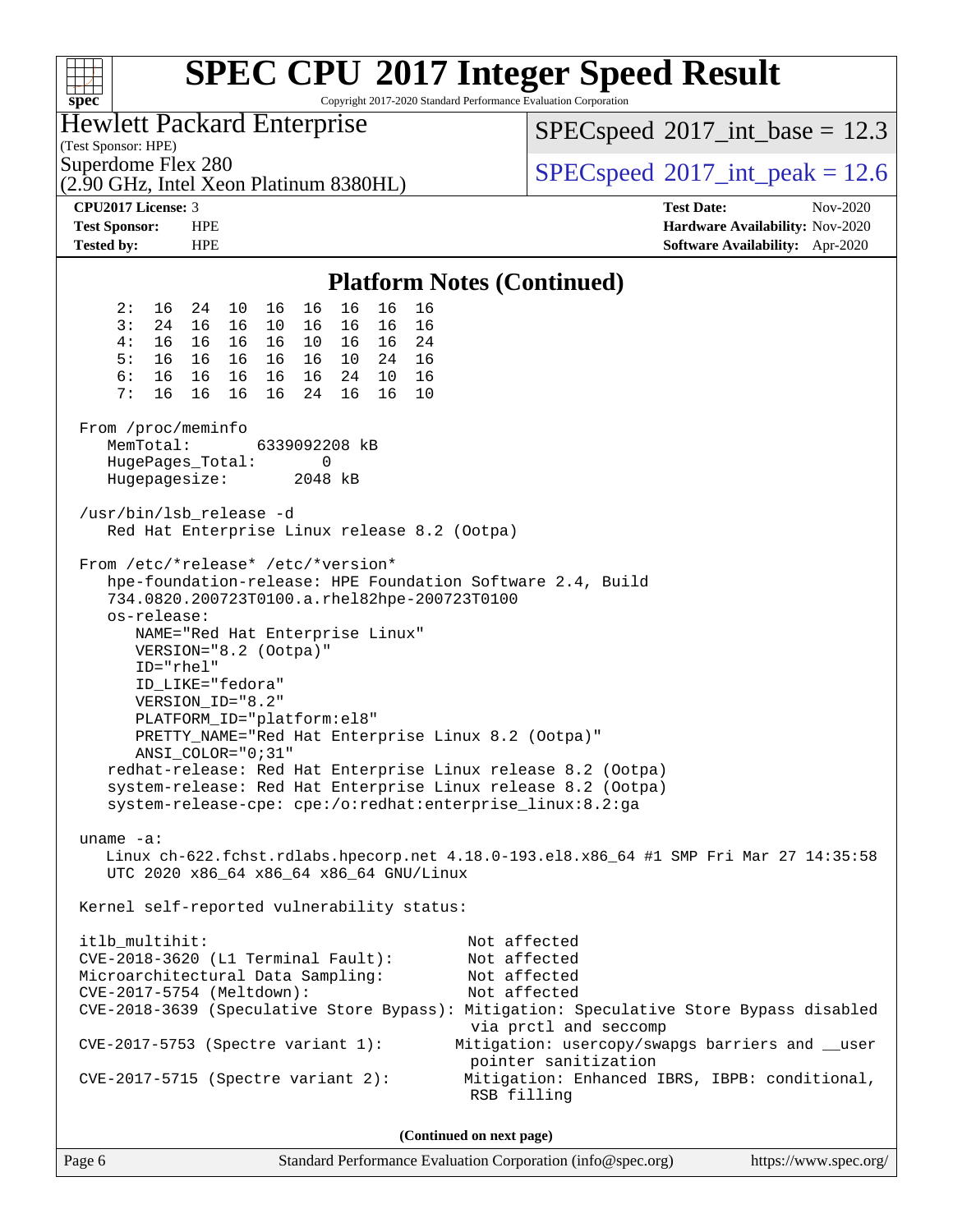| <b>SPEC CPU®2017 Integer Speed Result</b><br>Copyright 2017-2020 Standard Performance Evaluation Corporation                                                                                                                                                                                                                                                                                                                      |                                                                    |
|-----------------------------------------------------------------------------------------------------------------------------------------------------------------------------------------------------------------------------------------------------------------------------------------------------------------------------------------------------------------------------------------------------------------------------------|--------------------------------------------------------------------|
| spec <sup>®</sup><br><b>Hewlett Packard Enterprise</b>                                                                                                                                                                                                                                                                                                                                                                            |                                                                    |
| (Test Sponsor: HPE)                                                                                                                                                                                                                                                                                                                                                                                                               | $SPEC speed^{\circ}2017\_int\_base = 12.3$                         |
| Superdome Flex 280<br>(2.90 GHz, Intel Xeon Platinum 8380HL)                                                                                                                                                                                                                                                                                                                                                                      | $SPEC speed^{\circ}2017\_int\_peak = 12.6$                         |
| CPU2017 License: 3                                                                                                                                                                                                                                                                                                                                                                                                                | <b>Test Date:</b><br>Nov-2020                                      |
| <b>Test Sponsor:</b><br><b>HPE</b><br><b>HPE</b><br><b>Tested by:</b>                                                                                                                                                                                                                                                                                                                                                             | Hardware Availability: Nov-2020<br>Software Availability: Apr-2020 |
| <b>Platform Notes (Continued)</b>                                                                                                                                                                                                                                                                                                                                                                                                 |                                                                    |
| tsx_async_abort:                                                                                                                                                                                                                                                                                                                                                                                                                  | Not affected                                                       |
| run-level 3 Nov 10 11:36                                                                                                                                                                                                                                                                                                                                                                                                          |                                                                    |
| SPEC is set to: /home/cpu2017<br>Filesystem<br>Size Used Avail Use% Mounted on<br>Type<br>/dev/mapper/rhel-home xfs<br>392G<br>263G 130G 68% / home                                                                                                                                                                                                                                                                               |                                                                    |
| From /sys/devices/virtual/dmi/id<br>HPE Bundle:1.0.142 SFW:008.000.189.000.2010080501 10/08/2020<br>BTOS:<br>Vendor:<br>HPE<br>Product: Superdome Flex 280<br>Product Family: 1590PID02020001<br>Serial: 5UF0090539                                                                                                                                                                                                               |                                                                    |
| Additional information from dmidecode follows. WARNING: Use caution when you interpret<br>this section. The 'dmidecode' program reads system data which is "intended to allow<br>hardware to be accurately determined", but the intent may not be met, as there are<br>frequent changes to hardware, firmware, and the "DMTF SMBIOS" standard.<br>Memory:<br>48x Hynix HMABAGL7ABR4N-XN 128 GB 4 rank 3200<br>48x NO DIMM NO DIMM |                                                                    |
| (End of data from sysinfo program)                                                                                                                                                                                                                                                                                                                                                                                                |                                                                    |
| <b>Compiler Version Notes</b>                                                                                                                                                                                                                                                                                                                                                                                                     |                                                                    |
| :=========================<br>600.perlbench_s(base) 602.gcc_s(base, peak) 605.mcf_s(base, peak)<br>C<br>$625.x264_s(base, peak)$ 657.xz_s(base, peak)                                                                                                                                                                                                                                                                             |                                                                    |
| Intel(R) C Compiler for applications running on Intel(R) 64, Version 2021.1<br>NextGen Build 20200304<br>Copyright (C) 1985-2020 Intel Corporation. All rights reserved.                                                                                                                                                                                                                                                          |                                                                    |
| $\vert$ 600.perlbench $s$ (peak)<br>C                                                                                                                                                                                                                                                                                                                                                                                             | --------------------------------------                             |
| Intel(R) C Intel(R) 64 Compiler for applications running on Intel(R) 64,<br>Version 19.1.1.217 Build 20200306<br>Copyright (C) 1985-2020 Intel Corporation. All rights reserved.<br>___________________________________                                                                                                                                                                                                           |                                                                    |
| 600.perlbench_s(base) 602.gcc_s(base, peak) 605.mcf_s(base, peak)<br>С                                                                                                                                                                                                                                                                                                                                                            |                                                                    |
| (Continued on next page)                                                                                                                                                                                                                                                                                                                                                                                                          |                                                                    |
| Page 7<br>Standard Performance Evaluation Corporation (info@spec.org)                                                                                                                                                                                                                                                                                                                                                             | https://www.spec.org/                                              |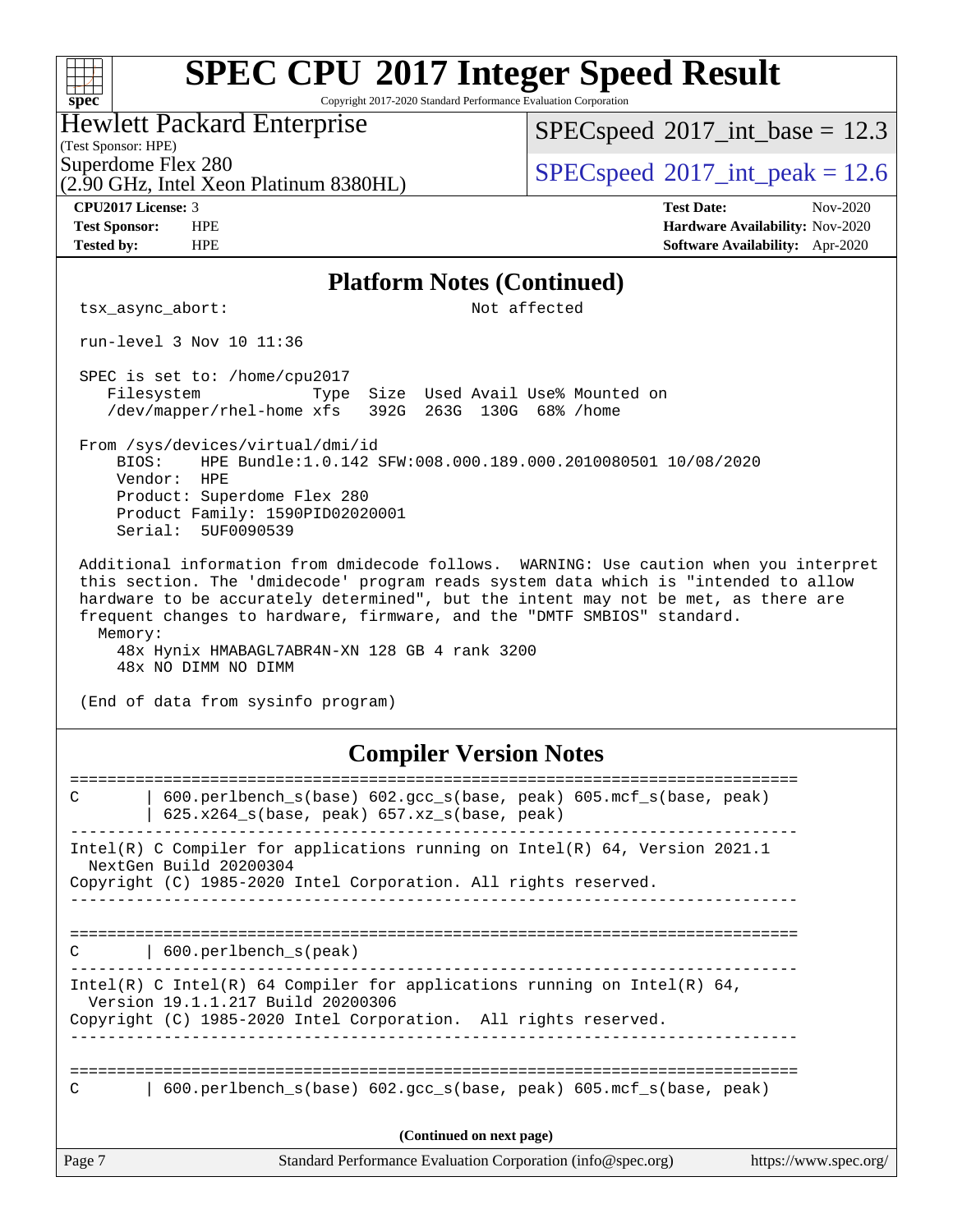| S | Π | E | اق |  |
|---|---|---|----|--|

Copyright 2017-2020 Standard Performance Evaluation Corporation

## Hewlett Packard Enterprise

 $SPEC speed$ <sup>®</sup> $2017$ \_int\_base = 12.3

(Test Sponsor: HPE)

(2.90 GHz, Intel Xeon Platinum 8380HL)

 $SPECspeed^{\circ}2017\_int\_peak = 12.6$  $SPECspeed^{\circ}2017\_int\_peak = 12.6$ 

**[CPU2017 License:](http://www.spec.org/auto/cpu2017/Docs/result-fields.html#CPU2017License)** 3 **[Test Date:](http://www.spec.org/auto/cpu2017/Docs/result-fields.html#TestDate)** Nov-2020 **[Test Sponsor:](http://www.spec.org/auto/cpu2017/Docs/result-fields.html#TestSponsor)** HPE **[Hardware Availability:](http://www.spec.org/auto/cpu2017/Docs/result-fields.html#HardwareAvailability)** Nov-2020 **[Tested by:](http://www.spec.org/auto/cpu2017/Docs/result-fields.html#Testedby)** HPE **[Software Availability:](http://www.spec.org/auto/cpu2017/Docs/result-fields.html#SoftwareAvailability)** Apr-2020

## **[Compiler Version Notes \(Continued\)](http://www.spec.org/auto/cpu2017/Docs/result-fields.html#CompilerVersionNotes)**

| $625.x264_s(base, peak)$ 657.xz <sub>_S</sub> (base, peak)                                                                                                                             |
|----------------------------------------------------------------------------------------------------------------------------------------------------------------------------------------|
| Intel(R) C Compiler for applications running on Intel(R) $64$ , Version 2021.1<br>NextGen Build 20200304<br>Copyright (C) 1985-2020 Intel Corporation. All rights reserved.            |
|                                                                                                                                                                                        |
| $\vert$ 600. perlbench s(peak)<br>C                                                                                                                                                    |
| Intel(R) C Intel(R) 64 Compiler for applications running on Intel(R) 64,<br>Version 19.1.1.217 Build 20200306<br>Copyright (C) 1985-2020 Intel Corporation. All rights reserved.       |
|                                                                                                                                                                                        |
| 620.omnetpp_s(base, peak) 623.xalancbmk_s(base, peak)<br>$C++$<br>631.deepsjeng_s(base, peak) 641.leela_s(base, peak)                                                                  |
| Intel(R) $C++$ Compiler for applications running on Intel(R) 64, Version 2021.1<br>NextGen Build 20200304<br>Copyright (C) 1985-2020 Intel Corporation. All rights reserved.           |
| =================================                                                                                                                                                      |
| Fortran   648. exchange2_s(base, peak)                                                                                                                                                 |
| Intel(R) Fortran Intel(R) 64 Compiler for applications running on Intel(R)<br>64, Version 19.1.1.217 Build 20200306<br>Copyright (C) 1985-2020 Intel Corporation. All rights reserved. |

## **[Base Compiler Invocation](http://www.spec.org/auto/cpu2017/Docs/result-fields.html#BaseCompilerInvocation)**

| C benchmarks:<br>icc         |
|------------------------------|
| $C_{++}$ benchmarks:<br>icpc |
| Fortran benchmarks:<br>ifort |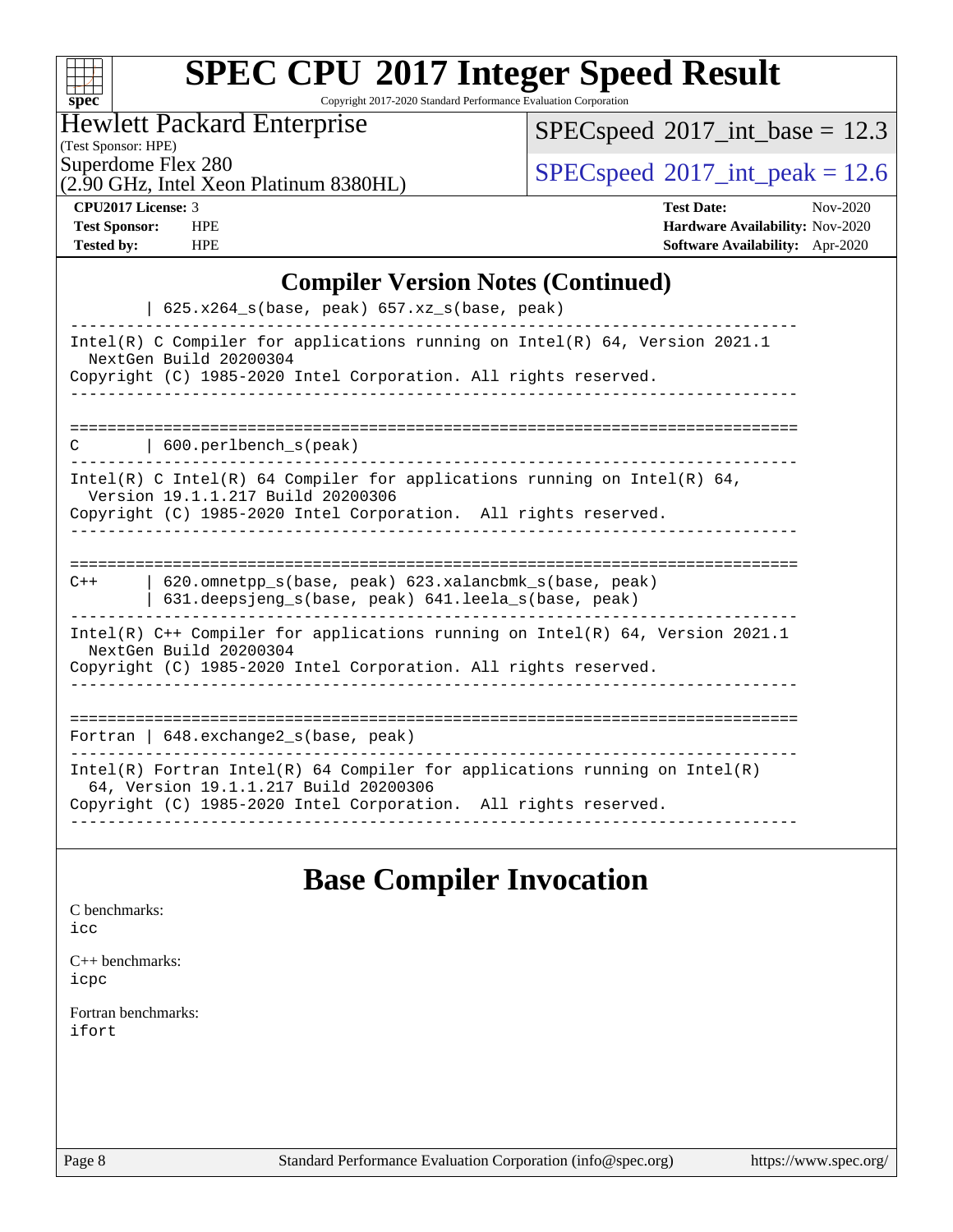

Copyright 2017-2020 Standard Performance Evaluation Corporation

## Hewlett Packard Enterprise

(2.90 GHz, Intel Xeon Platinum 8380HL)

(Test Sponsor: HPE)

 $SPECspeed^{\circ}2017\_int\_base = 12.3$  $SPECspeed^{\circ}2017\_int\_base = 12.3$ 

Superdome Flex 280<br>  $SPEC speed^{\circ}2017$ \_int\_peak = 12.6

**[CPU2017 License:](http://www.spec.org/auto/cpu2017/Docs/result-fields.html#CPU2017License)** 3 **[Test Date:](http://www.spec.org/auto/cpu2017/Docs/result-fields.html#TestDate)** Nov-2020 **[Test Sponsor:](http://www.spec.org/auto/cpu2017/Docs/result-fields.html#TestSponsor)** HPE **[Hardware Availability:](http://www.spec.org/auto/cpu2017/Docs/result-fields.html#HardwareAvailability)** Nov-2020 **[Tested by:](http://www.spec.org/auto/cpu2017/Docs/result-fields.html#Testedby)** HPE **[Software Availability:](http://www.spec.org/auto/cpu2017/Docs/result-fields.html#SoftwareAvailability)** Apr-2020

## **[Base Portability Flags](http://www.spec.org/auto/cpu2017/Docs/result-fields.html#BasePortabilityFlags)**

 600.perlbench\_s: [-DSPEC\\_LP64](http://www.spec.org/cpu2017/results/res2020q4/cpu2017-20201123-24422.flags.html#b600.perlbench_s_basePORTABILITY_DSPEC_LP64) [-DSPEC\\_LINUX\\_X64](http://www.spec.org/cpu2017/results/res2020q4/cpu2017-20201123-24422.flags.html#b600.perlbench_s_baseCPORTABILITY_DSPEC_LINUX_X64) 602.gcc\_s: [-DSPEC\\_LP64](http://www.spec.org/cpu2017/results/res2020q4/cpu2017-20201123-24422.flags.html#suite_basePORTABILITY602_gcc_s_DSPEC_LP64) 605.mcf\_s: [-DSPEC\\_LP64](http://www.spec.org/cpu2017/results/res2020q4/cpu2017-20201123-24422.flags.html#suite_basePORTABILITY605_mcf_s_DSPEC_LP64) 620.omnetpp\_s: [-DSPEC\\_LP64](http://www.spec.org/cpu2017/results/res2020q4/cpu2017-20201123-24422.flags.html#suite_basePORTABILITY620_omnetpp_s_DSPEC_LP64) 623.xalancbmk\_s: [-DSPEC\\_LP64](http://www.spec.org/cpu2017/results/res2020q4/cpu2017-20201123-24422.flags.html#suite_basePORTABILITY623_xalancbmk_s_DSPEC_LP64) [-DSPEC\\_LINUX](http://www.spec.org/cpu2017/results/res2020q4/cpu2017-20201123-24422.flags.html#b623.xalancbmk_s_baseCXXPORTABILITY_DSPEC_LINUX) 625.x264\_s: [-DSPEC\\_LP64](http://www.spec.org/cpu2017/results/res2020q4/cpu2017-20201123-24422.flags.html#suite_basePORTABILITY625_x264_s_DSPEC_LP64) 631.deepsjeng\_s: [-DSPEC\\_LP64](http://www.spec.org/cpu2017/results/res2020q4/cpu2017-20201123-24422.flags.html#suite_basePORTABILITY631_deepsjeng_s_DSPEC_LP64) 641.leela\_s: [-DSPEC\\_LP64](http://www.spec.org/cpu2017/results/res2020q4/cpu2017-20201123-24422.flags.html#suite_basePORTABILITY641_leela_s_DSPEC_LP64) 648.exchange2\_s: [-DSPEC\\_LP64](http://www.spec.org/cpu2017/results/res2020q4/cpu2017-20201123-24422.flags.html#suite_basePORTABILITY648_exchange2_s_DSPEC_LP64) 657.xz\_s: [-DSPEC\\_LP64](http://www.spec.org/cpu2017/results/res2020q4/cpu2017-20201123-24422.flags.html#suite_basePORTABILITY657_xz_s_DSPEC_LP64)

# **[Base Optimization Flags](http://www.spec.org/auto/cpu2017/Docs/result-fields.html#BaseOptimizationFlags)**

### [C benchmarks](http://www.spec.org/auto/cpu2017/Docs/result-fields.html#Cbenchmarks):

```
-m64 -qnextgen -std=c11
-Wl,-plugin-opt=-x86-branches-within-32B-boundaries -Wl,-z,muldefs
-xCORE-AVX512 -O3 -ffast-math -flto -mfpmath=sse -funroll-loops
-fuse-ld=gold -qopt-mem-layout-trans=4 -fopenmp -DSPEC_OPENMP
-L/usr/local/jemalloc64-5.0.1/lib -ljemalloc
```
### [C++ benchmarks:](http://www.spec.org/auto/cpu2017/Docs/result-fields.html#CXXbenchmarks)

[-m64](http://www.spec.org/cpu2017/results/res2020q4/cpu2017-20201123-24422.flags.html#user_CXXbase_m64-icc) [-qnextgen](http://www.spec.org/cpu2017/results/res2020q4/cpu2017-20201123-24422.flags.html#user_CXXbase_f-qnextgen) [-Wl,-plugin-opt=-x86-branches-within-32B-boundaries](http://www.spec.org/cpu2017/results/res2020q4/cpu2017-20201123-24422.flags.html#user_CXXbase_f-x86-branches-within-32B-boundaries_0098b4e4317ae60947b7b728078a624952a08ac37a3c797dfb4ffeb399e0c61a9dd0f2f44ce917e9361fb9076ccb15e7824594512dd315205382d84209e912f3) [-Wl,-z,muldefs](http://www.spec.org/cpu2017/results/res2020q4/cpu2017-20201123-24422.flags.html#user_CXXbase_link_force_multiple1_b4cbdb97b34bdee9ceefcfe54f4c8ea74255f0b02a4b23e853cdb0e18eb4525ac79b5a88067c842dd0ee6996c24547a27a4b99331201badda8798ef8a743f577) [-xCORE-AVX512](http://www.spec.org/cpu2017/results/res2020q4/cpu2017-20201123-24422.flags.html#user_CXXbase_f-xCORE-AVX512) [-O3](http://www.spec.org/cpu2017/results/res2020q4/cpu2017-20201123-24422.flags.html#user_CXXbase_f-O3) [-ffast-math](http://www.spec.org/cpu2017/results/res2020q4/cpu2017-20201123-24422.flags.html#user_CXXbase_f-ffast-math) [-flto](http://www.spec.org/cpu2017/results/res2020q4/cpu2017-20201123-24422.flags.html#user_CXXbase_f-flto) [-mfpmath=sse](http://www.spec.org/cpu2017/results/res2020q4/cpu2017-20201123-24422.flags.html#user_CXXbase_f-mfpmath_70eb8fac26bde974f8ab713bc9086c5621c0b8d2f6c86f38af0bd7062540daf19db5f3a066d8c6684be05d84c9b6322eb3b5be6619d967835195b93d6c02afa1) [-funroll-loops](http://www.spec.org/cpu2017/results/res2020q4/cpu2017-20201123-24422.flags.html#user_CXXbase_f-funroll-loops) [-fuse-ld=gold](http://www.spec.org/cpu2017/results/res2020q4/cpu2017-20201123-24422.flags.html#user_CXXbase_f-fuse-ld_920b3586e2b8c6e0748b9c84fa9b744736ba725a32cab14ad8f3d4ad28eecb2f59d1144823d2e17006539a88734fe1fc08fc3035f7676166309105a78aaabc32) [-qopt-mem-layout-trans=4](http://www.spec.org/cpu2017/results/res2020q4/cpu2017-20201123-24422.flags.html#user_CXXbase_f-qopt-mem-layout-trans_fa39e755916c150a61361b7846f310bcdf6f04e385ef281cadf3647acec3f0ae266d1a1d22d972a7087a248fd4e6ca390a3634700869573d231a252c784941a8) [-L/usr/local/IntelCompiler19/compilers\\_and\\_libraries\\_2020.1.217/linux/compiler/lib/intel64\\_lin](http://www.spec.org/cpu2017/results/res2020q4/cpu2017-20201123-24422.flags.html#user_CXXbase_linkpath_2cb6f503891ebf8baee7515f4e7d4ec1217444d1d05903cc0091ac4158de400651d2b2313a9fa414cb8a8f0e16ab029634f5c6db340f400369c190d4db8a54a0) [-lqkmalloc](http://www.spec.org/cpu2017/results/res2020q4/cpu2017-20201123-24422.flags.html#user_CXXbase_qkmalloc_link_lib_79a818439969f771c6bc311cfd333c00fc099dad35c030f5aab9dda831713d2015205805422f83de8875488a2991c0a156aaa600e1f9138f8fc37004abc96dc5)

### [Fortran benchmarks:](http://www.spec.org/auto/cpu2017/Docs/result-fields.html#Fortranbenchmarks)

```
-m64 -Wl,-plugin-opt=-x86-branches-within-32B-boundaries -xCORE-AVX512
-O3 -ipo -no-prec-div -qopt-mem-layout-trans=4
-nostandard-realloc-lhs -align array32byte
-mbranches-within-32B-boundaries
```
## **[Peak Compiler Invocation](http://www.spec.org/auto/cpu2017/Docs/result-fields.html#PeakCompilerInvocation)**

[C benchmarks](http://www.spec.org/auto/cpu2017/Docs/result-fields.html#Cbenchmarks): [icc](http://www.spec.org/cpu2017/results/res2020q4/cpu2017-20201123-24422.flags.html#user_CCpeak_intel_icc_66fc1ee009f7361af1fbd72ca7dcefbb700085f36577c54f309893dd4ec40d12360134090235512931783d35fd58c0460139e722d5067c5574d8eaf2b3e37e92)

[C++ benchmarks:](http://www.spec.org/auto/cpu2017/Docs/result-fields.html#CXXbenchmarks) [icpc](http://www.spec.org/cpu2017/results/res2020q4/cpu2017-20201123-24422.flags.html#user_CXXpeak_intel_icpc_c510b6838c7f56d33e37e94d029a35b4a7bccf4766a728ee175e80a419847e808290a9b78be685c44ab727ea267ec2f070ec5dc83b407c0218cded6866a35d07)

**(Continued on next page)**

Page 9 Standard Performance Evaluation Corporation [\(info@spec.org\)](mailto:info@spec.org) <https://www.spec.org/>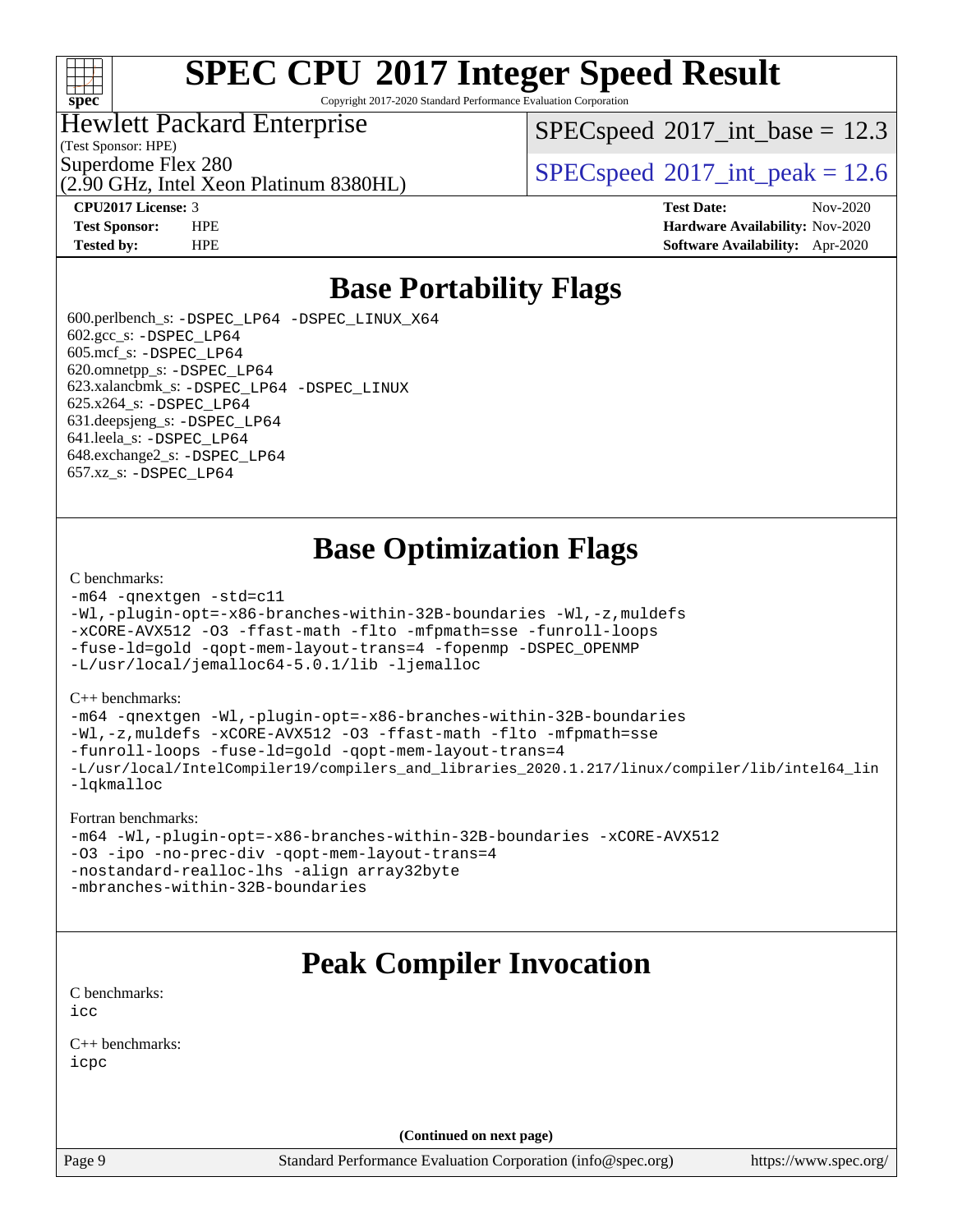

Copyright 2017-2020 Standard Performance Evaluation Corporation

## Hewlett Packard Enterprise

(2.90 GHz, Intel Xeon Platinum 8380HL)

(Test Sponsor: HPE)

 $SPECspeed^{\circ}2017\_int\_base = 12.3$  $SPECspeed^{\circ}2017\_int\_base = 12.3$ 

Superdome Flex 280<br>  $SPEC speed^{\circ}2017$ \_int\_peak = 12.6

**[CPU2017 License:](http://www.spec.org/auto/cpu2017/Docs/result-fields.html#CPU2017License)** 3 **[Test Date:](http://www.spec.org/auto/cpu2017/Docs/result-fields.html#TestDate)** Nov-2020 **[Test Sponsor:](http://www.spec.org/auto/cpu2017/Docs/result-fields.html#TestSponsor)** HPE **[Hardware Availability:](http://www.spec.org/auto/cpu2017/Docs/result-fields.html#HardwareAvailability)** Nov-2020 **[Tested by:](http://www.spec.org/auto/cpu2017/Docs/result-fields.html#Testedby)** HPE **[Software Availability:](http://www.spec.org/auto/cpu2017/Docs/result-fields.html#SoftwareAvailability)** Apr-2020

# **[Peak Compiler Invocation \(Continued\)](http://www.spec.org/auto/cpu2017/Docs/result-fields.html#PeakCompilerInvocation)**

[Fortran benchmarks](http://www.spec.org/auto/cpu2017/Docs/result-fields.html#Fortranbenchmarks):

[ifort](http://www.spec.org/cpu2017/results/res2020q4/cpu2017-20201123-24422.flags.html#user_FCpeak_intel_ifort_8111460550e3ca792625aed983ce982f94888b8b503583aa7ba2b8303487b4d8a21a13e7191a45c5fd58ff318f48f9492884d4413fa793fd88dd292cad7027ca)

## **[Peak Portability Flags](http://www.spec.org/auto/cpu2017/Docs/result-fields.html#PeakPortabilityFlags)**

 600.perlbench\_s: [-DSPEC\\_LP64](http://www.spec.org/cpu2017/results/res2020q4/cpu2017-20201123-24422.flags.html#b600.perlbench_s_peakPORTABILITY_DSPEC_LP64) [-DSPEC\\_LINUX\\_X64](http://www.spec.org/cpu2017/results/res2020q4/cpu2017-20201123-24422.flags.html#b600.perlbench_s_peakCPORTABILITY_DSPEC_LINUX_X64) 602.gcc\_s: [-DSPEC\\_LP64](http://www.spec.org/cpu2017/results/res2020q4/cpu2017-20201123-24422.flags.html#suite_peakCCLD602_gcc_s_DSPEC_LP64)(\*) [-DSPEC\\_LP64](http://www.spec.org/cpu2017/results/res2020q4/cpu2017-20201123-24422.flags.html#suite_peakPORTABILITY602_gcc_s_DSPEC_LP64) 605.mcf\_s: [-DSPEC\\_LP64](http://www.spec.org/cpu2017/results/res2020q4/cpu2017-20201123-24422.flags.html#suite_peakPORTABILITY605_mcf_s_DSPEC_LP64) 620.omnetpp\_s: [-DSPEC\\_LP64](http://www.spec.org/cpu2017/results/res2020q4/cpu2017-20201123-24422.flags.html#suite_peakPORTABILITY620_omnetpp_s_DSPEC_LP64) 623.xalancbmk\_s: [-DSPEC\\_LP64](http://www.spec.org/cpu2017/results/res2020q4/cpu2017-20201123-24422.flags.html#suite_peakPORTABILITY623_xalancbmk_s_DSPEC_LP64) [-DSPEC\\_LINUX](http://www.spec.org/cpu2017/results/res2020q4/cpu2017-20201123-24422.flags.html#b623.xalancbmk_s_peakCXXPORTABILITY_DSPEC_LINUX) 625.x264\_s: [-DSPEC\\_LP64](http://www.spec.org/cpu2017/results/res2020q4/cpu2017-20201123-24422.flags.html#suite_peakPORTABILITY625_x264_s_DSPEC_LP64) 631.deepsjeng\_s: [-DSPEC\\_LP64](http://www.spec.org/cpu2017/results/res2020q4/cpu2017-20201123-24422.flags.html#suite_peakPORTABILITY631_deepsjeng_s_DSPEC_LP64) 641.leela\_s: [-DSPEC\\_LP64](http://www.spec.org/cpu2017/results/res2020q4/cpu2017-20201123-24422.flags.html#suite_peakPORTABILITY641_leela_s_DSPEC_LP64) 648.exchange2\_s: [-DSPEC\\_LP64](http://www.spec.org/cpu2017/results/res2020q4/cpu2017-20201123-24422.flags.html#suite_peakPORTABILITY648_exchange2_s_DSPEC_LP64) 657.xz\_s: [-DSPEC\\_LP64](http://www.spec.org/cpu2017/results/res2020q4/cpu2017-20201123-24422.flags.html#suite_peakPORTABILITY657_xz_s_DSPEC_LP64)

(\*) Indicates a portability flag that was found in a non-portability variable.

# **[Peak Optimization Flags](http://www.spec.org/auto/cpu2017/Docs/result-fields.html#PeakOptimizationFlags)**

[C benchmarks](http://www.spec.org/auto/cpu2017/Docs/result-fields.html#Cbenchmarks):

```
 600.perlbench_s: -Wl,-z,muldefs -prof-gen(pass 1) -prof-use(pass 2)
-xCORE-AVX512 -ipo -O3 -no-prec-div
-qopt-mem-layout-trans=4 -fno-strict-overflow
-mbranches-within-32B-boundaries
-L/usr/local/jemalloc64-5.0.1/lib -ljemalloc
```
 602.gcc\_s: [-m64](http://www.spec.org/cpu2017/results/res2020q4/cpu2017-20201123-24422.flags.html#user_peakCCLD602_gcc_s_m64-icc) [-qnextgen](http://www.spec.org/cpu2017/results/res2020q4/cpu2017-20201123-24422.flags.html#user_peakCCLD602_gcc_s_f-qnextgen) [-std=c11](http://www.spec.org/cpu2017/results/res2020q4/cpu2017-20201123-24422.flags.html#user_peakCCLD602_gcc_s_std-icc-std_0e1c27790398a4642dfca32ffe6c27b5796f9c2d2676156f2e42c9c44eaad0c049b1cdb667a270c34d979996257aeb8fc440bfb01818dbc9357bd9d174cb8524) [-fuse-ld=gold](http://www.spec.org/cpu2017/results/res2020q4/cpu2017-20201123-24422.flags.html#user_peakCCLD602_gcc_s_f-fuse-ld_920b3586e2b8c6e0748b9c84fa9b744736ba725a32cab14ad8f3d4ad28eecb2f59d1144823d2e17006539a88734fe1fc08fc3035f7676166309105a78aaabc32) [-Wl,-plugin-opt=-x86-branches-within-32B-boundaries](http://www.spec.org/cpu2017/results/res2020q4/cpu2017-20201123-24422.flags.html#user_peakLDFLAGS602_gcc_s_f-x86-branches-within-32B-boundaries_0098b4e4317ae60947b7b728078a624952a08ac37a3c797dfb4ffeb399e0c61a9dd0f2f44ce917e9361fb9076ccb15e7824594512dd315205382d84209e912f3) [-Wl,-z,muldefs](http://www.spec.org/cpu2017/results/res2020q4/cpu2017-20201123-24422.flags.html#user_peakEXTRA_LDFLAGS602_gcc_s_link_force_multiple1_b4cbdb97b34bdee9ceefcfe54f4c8ea74255f0b02a4b23e853cdb0e18eb4525ac79b5a88067c842dd0ee6996c24547a27a4b99331201badda8798ef8a743f577) [-fprofile-generate](http://www.spec.org/cpu2017/results/res2020q4/cpu2017-20201123-24422.flags.html#user_peakPASS1_CFLAGSPASS1_LDFLAGS602_gcc_s_fprofile-generate)(pass 1) [-fprofile-use=default.profdata](http://www.spec.org/cpu2017/results/res2020q4/cpu2017-20201123-24422.flags.html#user_peakPASS2_CFLAGSPASS2_LDFLAGS602_gcc_s_fprofile-use_56aeee182b92ec249f9670f17c9b8e7d83fe2d25538e35a2cf64c434b579a2235a8b8fc66ef5678d24461366bbab9d486c870d8a72905233fc08e43eefe3cd80)(pass 2) [-xCORE-AVX512](http://www.spec.org/cpu2017/results/res2020q4/cpu2017-20201123-24422.flags.html#user_peakCOPTIMIZEPASS1_CFLAGSPASS1_LDFLAGS602_gcc_s_f-xCORE-AVX512) [-flto](http://www.spec.org/cpu2017/results/res2020q4/cpu2017-20201123-24422.flags.html#user_peakCOPTIMIZEPASS1_CFLAGSPASS1_LDFLAGS602_gcc_s_f-flto) [-Ofast](http://www.spec.org/cpu2017/results/res2020q4/cpu2017-20201123-24422.flags.html#user_peakPASS1_CFLAGSPASS1_LDFLAGS602_gcc_s_f-Ofast)(pass 1) [-O3](http://www.spec.org/cpu2017/results/res2020q4/cpu2017-20201123-24422.flags.html#user_peakCOPTIMIZE602_gcc_s_f-O3) [-ffast-math](http://www.spec.org/cpu2017/results/res2020q4/cpu2017-20201123-24422.flags.html#user_peakCOPTIMIZE602_gcc_s_f-ffast-math) [-qopt-mem-layout-trans=4](http://www.spec.org/cpu2017/results/res2020q4/cpu2017-20201123-24422.flags.html#user_peakCOPTIMIZE602_gcc_s_f-qopt-mem-layout-trans_fa39e755916c150a61361b7846f310bcdf6f04e385ef281cadf3647acec3f0ae266d1a1d22d972a7087a248fd4e6ca390a3634700869573d231a252c784941a8) [-L/usr/local/jemalloc64-5.0.1/lib](http://www.spec.org/cpu2017/results/res2020q4/cpu2017-20201123-24422.flags.html#user_peakEXTRA_LIBS602_gcc_s_jemalloc_link_path64_1_cc289568b1a6c0fd3b62c91b824c27fcb5af5e8098e6ad028160d21144ef1b8aef3170d2acf0bee98a8da324cfe4f67d0a3d0c4cc4673d993d694dc2a0df248b) [-ljemalloc](http://www.spec.org/cpu2017/results/res2020q4/cpu2017-20201123-24422.flags.html#user_peakEXTRA_LIBS602_gcc_s_jemalloc_link_lib_d1249b907c500fa1c0672f44f562e3d0f79738ae9e3c4a9c376d49f265a04b9c99b167ecedbf6711b3085be911c67ff61f150a17b3472be731631ba4d0471706)

 $605.\text{mcf}\text{ s}:$  basepeak = yes

```
 625.x264_s: -m64 -qnextgen -std=c11
-Wl,-plugin-opt=-x86-branches-within-32B-boundaries
-Wl,-z,muldefs -xCORE-AVX512 -flto -O3 -ffast-math
-fuse-ld=gold -qopt-mem-layout-trans=4 -fno-alias
-L/usr/local/jemalloc64-5.0.1/lib -ljemalloc
```
**(Continued on next page)**